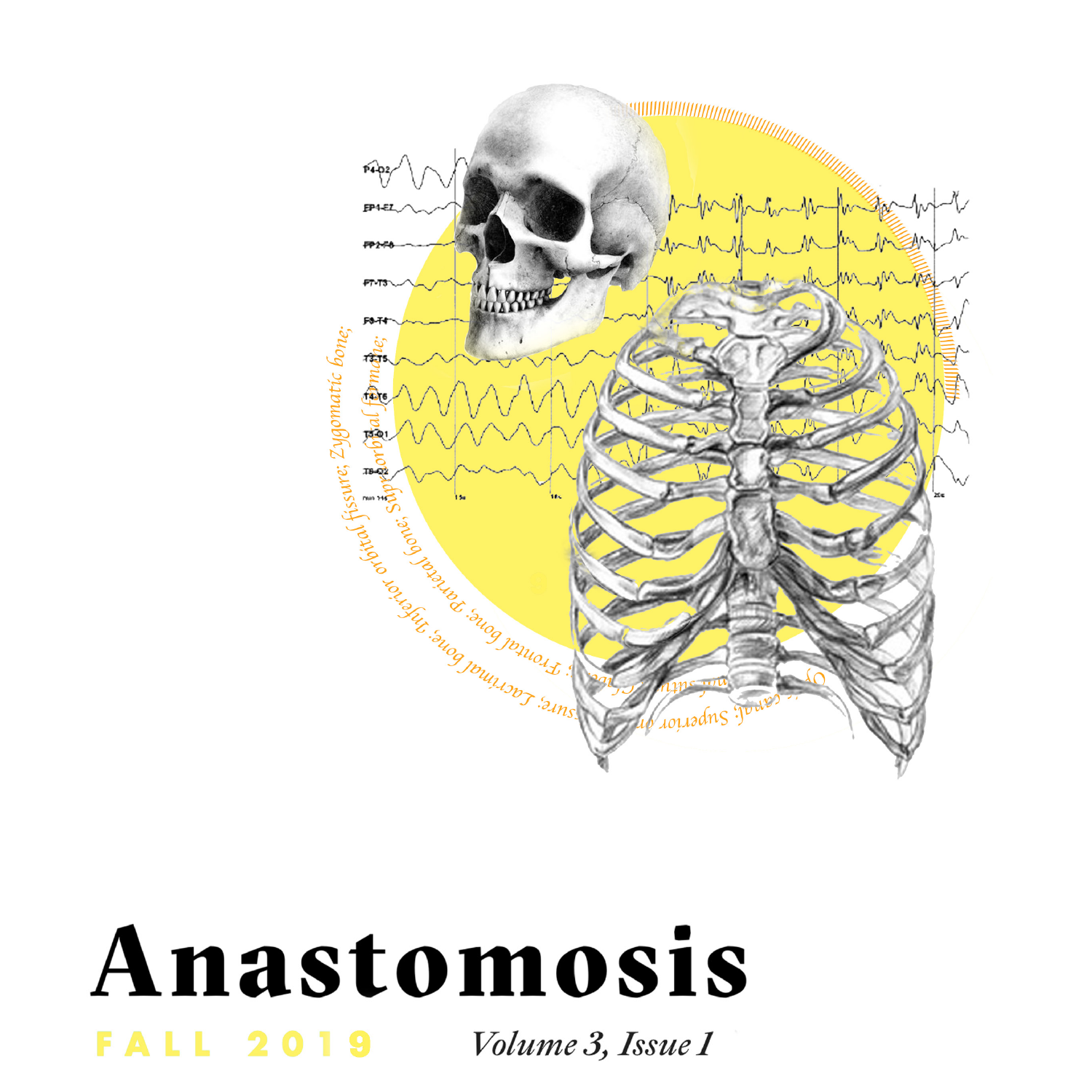## **Table of Contents**



**Elizabeth Beam**

6 A Passion of the Heart **Nischal Acharya**



7 Bitter White Hope; Unbroken Surface

**Jane Thomas**



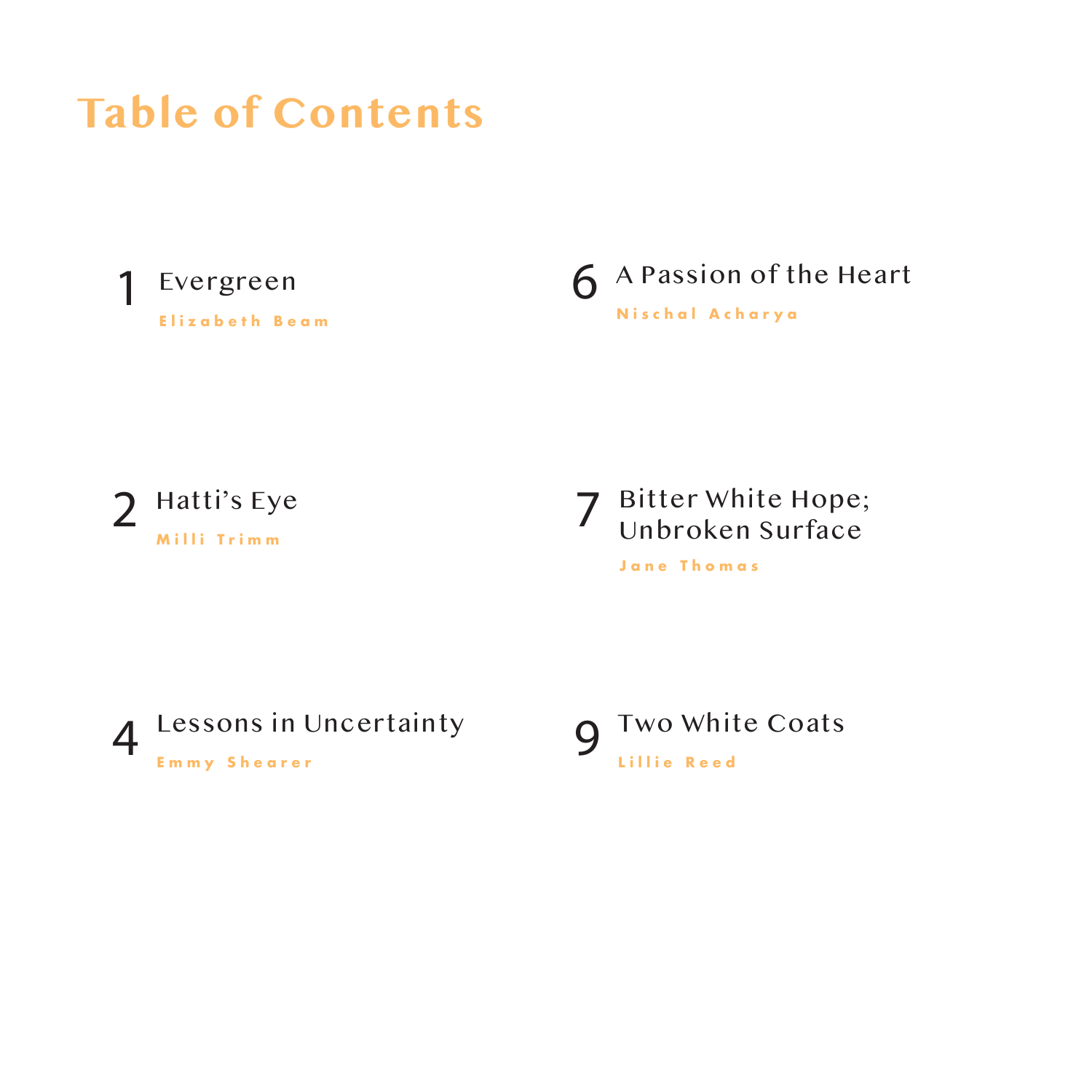

**Elizabeth Beam**

**E** Retire to Ohio for a drugstore getaway. Pack in like pickles among the plastics, The pops and pills; bask in fluorescence; Desiccate the organic; out-science decay. On cheat days, splurge on cigs they sell Behind the check-out (for public safety). Purchase years of life back aisle by aisle Stocked with anti-aging serum, energy gel, And a technicolor vegan vitamin gummy. Cash in overtime nights on the factory floor Until it's us that's been manufactured. Time is cheap. It's youth that ain't free. What was dying like before Walgreens? In pre-drugstoric lore, bodies would mature Inch by inch with birthdays in the backyard Until bowing to the fnal tick of love's machine We up and fell. We've since salted our lawns, Sanitized the seas, scorched the last forest. Death is dead, sealed in bottles of antiseptic, Save the hint of pine-fresh ash on our yawns.

*Elizabeth Beam is a third-year Neurosciences PhD student in the MD/PhD program at Stanford.*

**ANASTOMOSIS VOL 3 ISSUE 1**